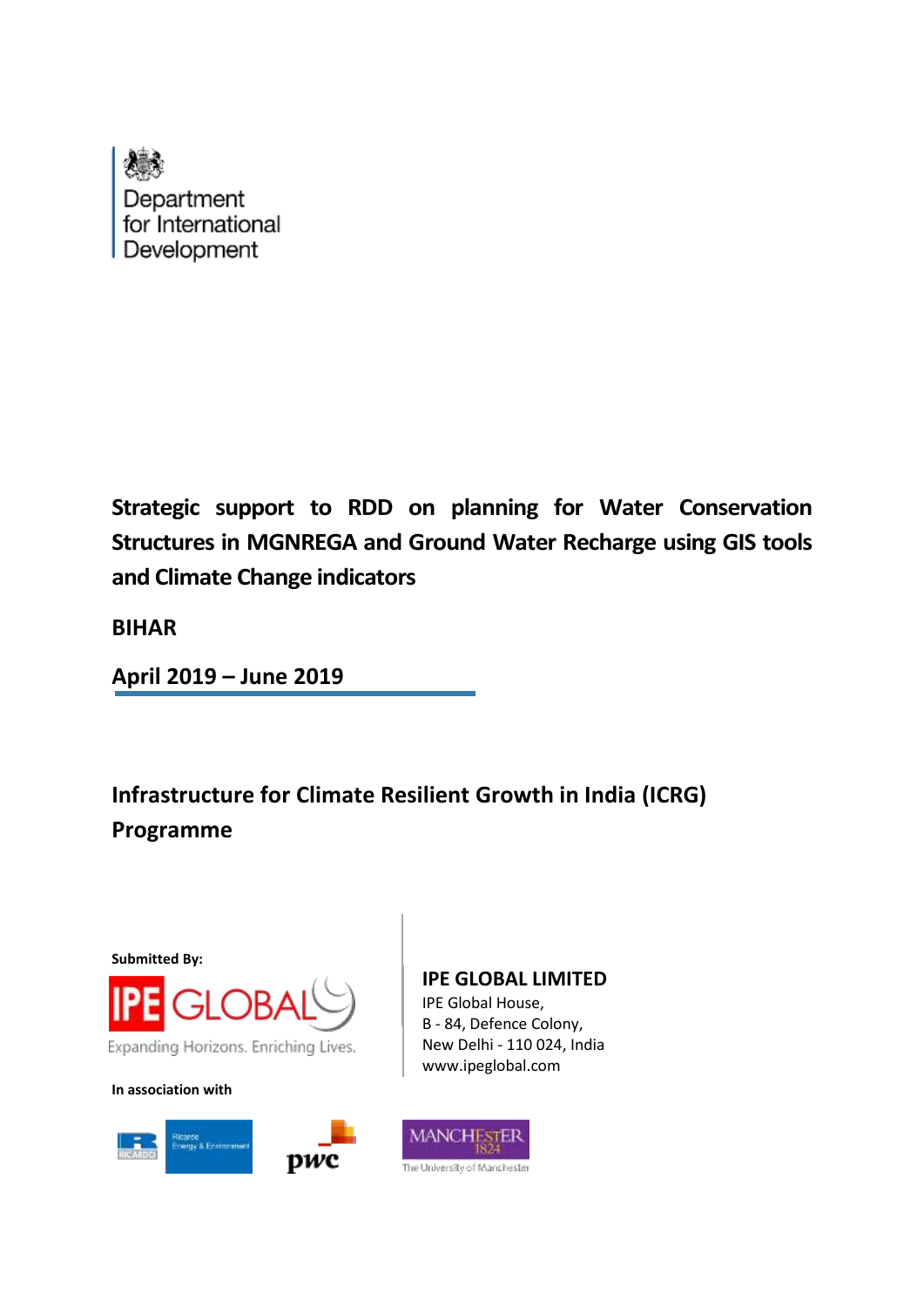#### **1. The Context**

At the start of the ICRG project, district level training and orientation of MGNREGA functionaries were organized in all the project districts separately for administrative and technical staff. The module followed by the ICRG team for these events mainly focused on the concept of climate resilient planning, designing of climate resilient works and INRM approach for better implementation of MGNREGA schemes. Subsequently in the course of the project, the ICRG Team also conducted trainings with technical functionaries of MGNREGA at district level under the State Technical Resource Team (STRT) and Block Technical Resource Team (BTRT) organized by Department. Through these trainings, the ICRG programme covered functionaries in 17 districts of the state.

The ICRG Team works closely with the Rural Development Department, Government of Bihar. In recent times, support has been given in preparing Guidelines on GIS based mapping of Natural Resources at Gram Panchayat level and trainings were done at State level with 40 selected MGNREGA functionaries on QGIS application use, mapping of assets and work planning in 3 separate rounds in January 2019.

In continuation of this, the ICRG Team sensitized 386 participants in 6 districts during ICRG-NRM workshops in 6 districts March 2019, out of which 343 were MGNREGA functionaries (88.86%). The non-MGNREGA functionaries were CSO mobilizers/Engineers and representative from ATMA. This workshop covered 126 new blocks in addition of 24 blocks of these 6 districts where ICRG is working. Inclusion of new blocks was done with the aim of disseminating the ICRG concept across the districts.

During these trainings use of Google Earth tool for GIS planning and designing of assets for MGNREGA was well appreciated by the Engineering wing and other functionaries of MGNREGA and generated much interest for further dissemination at a larger forum.

Bihar is facing a severe ground water crisis due to high rates of depletion. The phenomenon affects the whole state but is more pronounced in the districts of South Bihar that need immediate action. The ICRG Team has been identified as the key resource to support in addressing the issue. The ICRG Team was asked by the Rural Development Department to conduct training programmes and provide strategic support to MGNREGA functionaries in planning of water conservation structures and ground water recharge using GIS tools and climate indicators that would contribute to addressing the ground water problem.

The state has planned and organized a series of workshops at Divisional level for the districts of Patna Division and Magadh Division on 29<sup>th</sup> and 31<sup>st</sup> May and 03<sup>rd</sup> June. They have also planned a similar training for the Bhagalpur division on 18<sup>th</sup> June 2019. These three divisions have been selected for coverage in the first phase because they have the largest number of gram panchayats that fall in the critical and semi- critical categories. The Commissioner-MGNREGA, DDC<sup>1</sup>'s and 350 MGNREGA functionaries of 11 districts including 9 Non-ICRG districts participated in the workshop.

**.** 

<sup>1</sup> DDC: Deputy Development Commissioner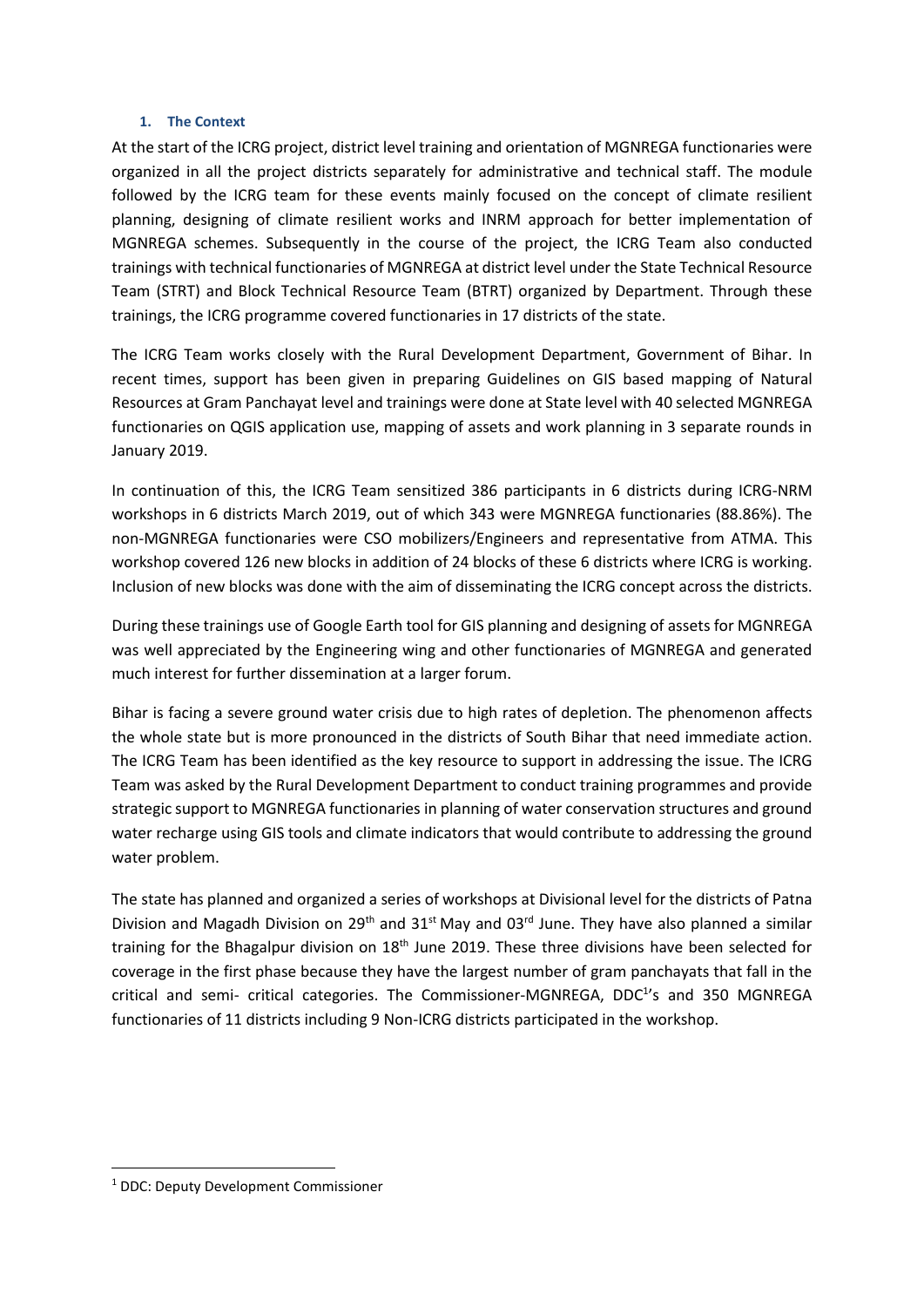### **2. Activities undertaken**

Under the strategic support to the Department on planning for water conservation structures in MGNREGA and ground water recharge using GIS tools and climate change indicators, the following were done:

- **Represent Rural Development Department in State level consultations:** As per Chief Secretary's GO's for all concerned Departments planning for Water Conservation structures in 606 critical and semi critical GP's spread across South Bihar districts, the ICRG team represented the Rural Development department in preparation of joint circular on Water Conservation measures for Bihar.
- **Liasing with Other concerned Departments:** The ICRG team represented the Rural Development Department in meeting with other prominent line Departments like PHED, Minor Irrigation, WRD and helped preparation of a joint circular on which each Department will support Water Conservation and Groundwater Recharge in the State. This will be monitored by the Chief Secretary. The Rural Development Department asked the ICRG Team to include all water conservation and recharge structures under the guidelines of MGNREGA.
- **Workshop on Water Conservation:** The ICRG Team represented the Rural Development Department in a 2 day Workshop on Water Conservation, Development and Management organized by the PHED department in Patna on 09-10th April 2019. This was the first step to prepare a joint action plan to address the depleting water situation in South Bihar. The ICRG Team along with MGNREGA Commissioner, EE's of all districts participated in the workshop. Magasassy Award Winner Mr. Rajendra Singh was the keynote speaker. The Workshop saw participation by Secretaries of all concerned Departments.
- **Divisional Level Workshops:** The ICRG Team worked with MGNREGA Commissioner and Rural Development Department to prepare an action plan and presentation and conduct Divisional level workshops for MGNREGA functionaries for planning of Water Conservation Structures. Till now 3 Divisional level workshops have been completed and the 4<sup>th</sup> Workshop is planned on 18th June 2019 for Bhagalpur division.

#### **The main objectives of strategic support at Divisional level workshops are:**

- **Establishing the importance and need for NRM works and identifying the common gaps** observed during field visits in planning and implementation.
- **Prioritization and identification of water conservation structures for groundwater recharging** under the mandate of MGNREGA using climate indicators.
- $\ddot{\phantom{1}}$  Breaking the traditional stereotypes of MGNREGA works through use of innovative tools like Climate App, Vulnerability study, Climate modelling study etc.
- $\ddot{\phantom{1}}$  Discussion and identification of best practices and cross-learning.
- Train MNGREGA functionaries on GIS tools (Google Earth/Bhuvan/QGIS), C-App use, mapping and location. Layering on cadastral map and identification of different biophysical characteristics of the area was also done.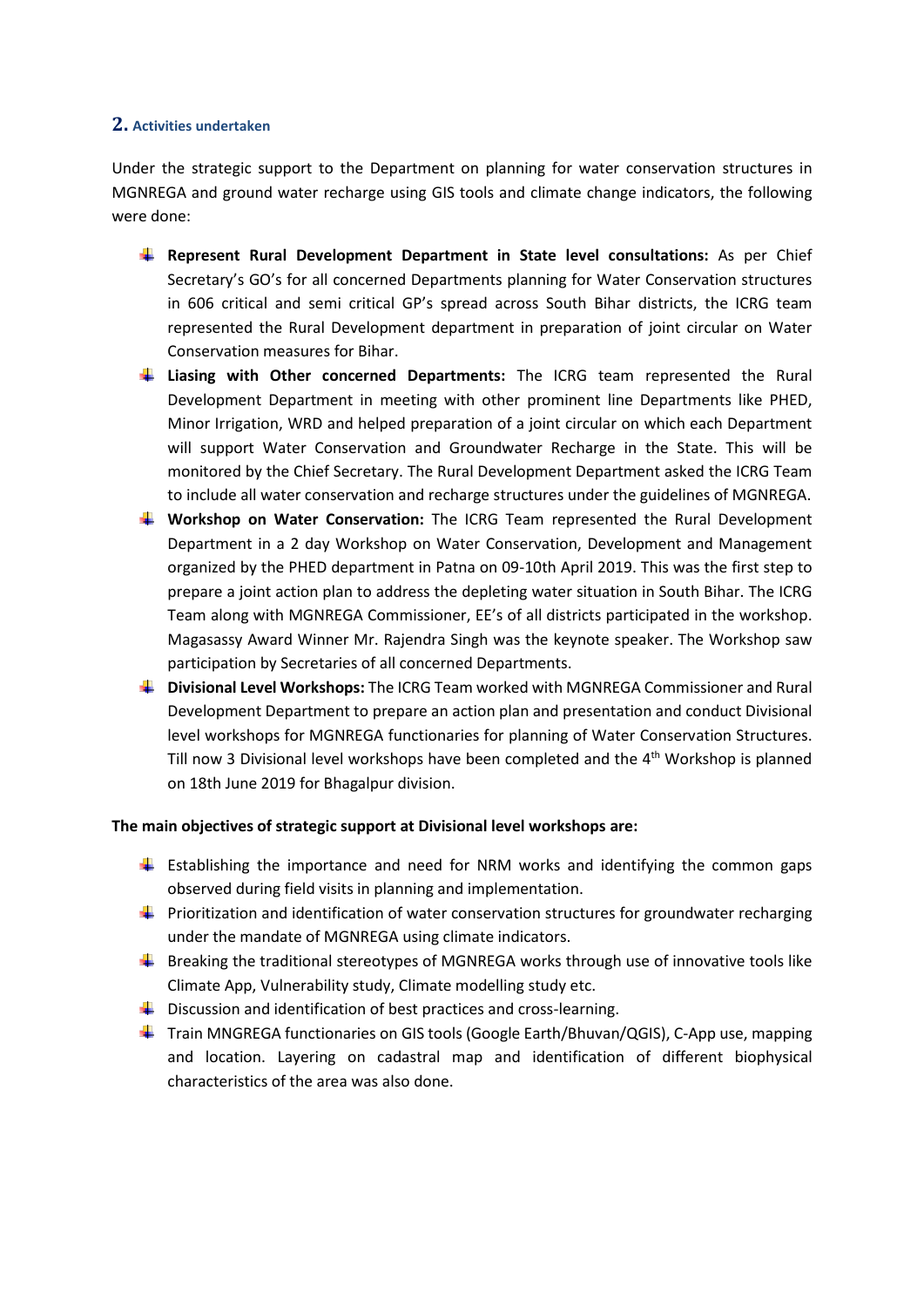### **3. Profile of Trainees**

Through these workshops, the ICRG Team sensitized 350 MGNREGA functionaries of 11 districts on planning for water conservation structures in MGNREGA and ground water recharge using GIS tools and Climate Change indicators. Of the 11 districts that participated in the workshops, 9 were non-ICRG districts. The participants included the Deputy Development Commissioners of Districts, Executive Engineers, Assistant Engineers, Programme Officer's and Junior Engineers. MGNREGA Commissioner, Rural Development Department-Bihar and Joint Secretary-Rural Development Department Bihar were also present in all the workshop.

326 participants were from 9 non- ICRG districts. i.e. Aurangabad, Nawada, Jehanabad, Arwal, Rohtas, Kaimur, Patna, Buxar and Bhojpur – and were trained in NRM work selection, planning and water conservation measures.



### *Profile of Trainees in all three Divisions*

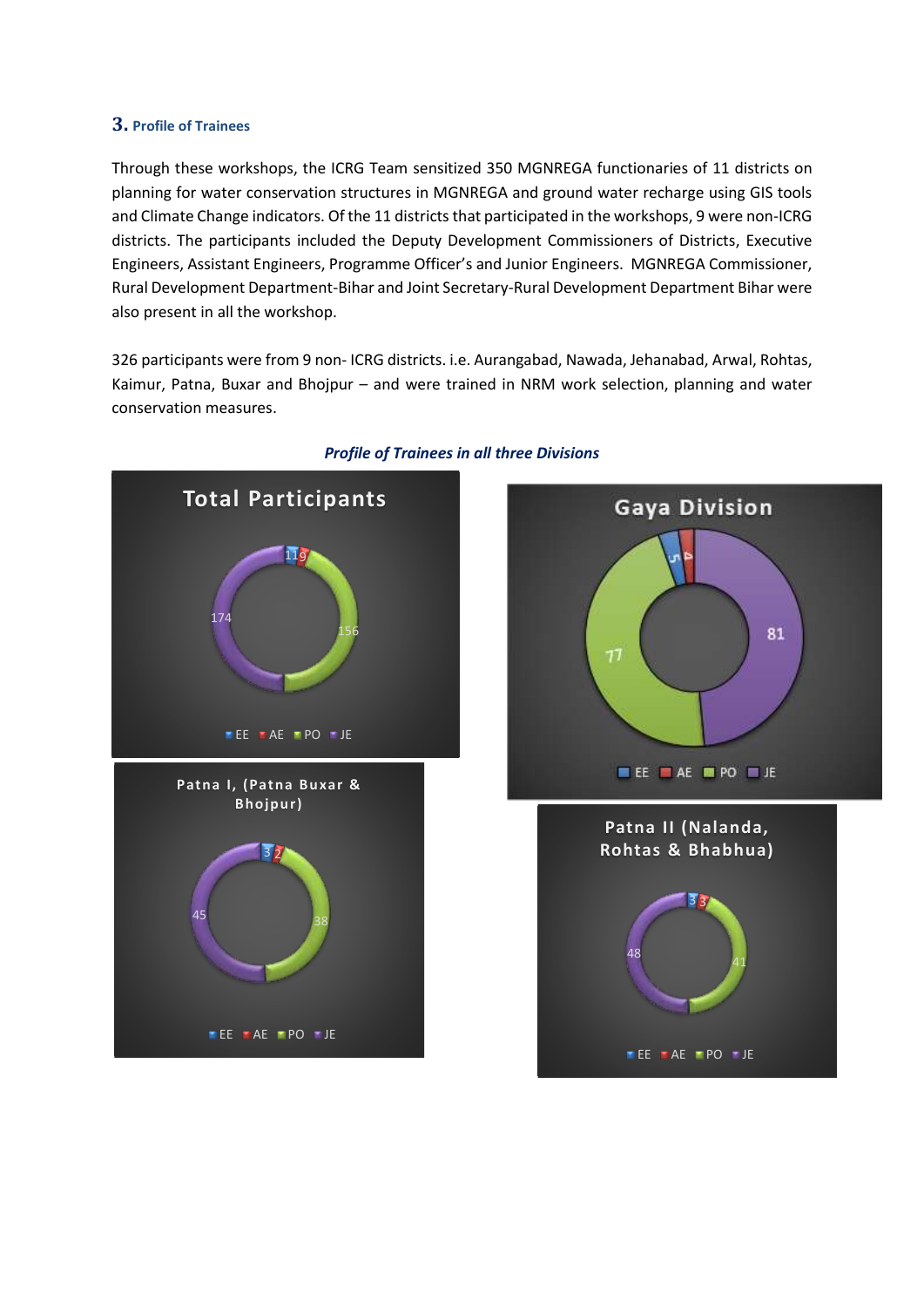

#### **4. Workshop Sessions**

The workshop content was planned in discussion with the Rural Development department with special focus on choice of the appropriate NRM structures in the participating districts that will contribute to ground water conservation/recharge. The ICRG Team used the VA toolkit, Google Earth pro designs, IEC materials and INRM manual for better understanding of the participants. The ICRG district engineers will support the MGNREGA functionaries to prepare DPRs and implementation responsibility will remain with the Rural Development department through MGNREGA.

*Session I: To understand the demography of district for flood, draught and soil profiling according to agro climatic zones of the State.* The discussion focused on the 3 agro climatic zones of Bihar, their characteristics, rainfall pattern, soil type and river basin system. The water profile of the state was discussed along with the irrigation system in vulnerable districts. The alarming situation of gross water availability in the state was highlighted and limitation of forest area for rejuvenating wasteland was also discussed. The scope of MGNREGA for improving soil condition recharge and conservation of water and plantations for afforestation and increase durability was discussed.

*Session II: Goal of MGNREGA under NRM and use of Climate Indicators:* This session discussed the importance of MGNREGA for empowerment of socially and economically disadvantaged groups to enhance their resilience. The scope of MGNREGA in NRM works and approaches to water conservation, watershed management, and rational utilization of common land through MGNREGA. The use of climate indicators in planning, designing, and engineering and convergence processes was discussed. The importance design principles of infrastructures were demonstrated.

*Session III: Use of GIS tools:* The final session included use of GIS tools for planning and implementation of NRM works. In this session three tools Bhuvan, Google Earth pro and QGIS was discussed. All these tools were demonstrated live in the hall, focusing on how to locate the identified structure by using coordinates, calculation of catchment and command area, elevation, inter-linkage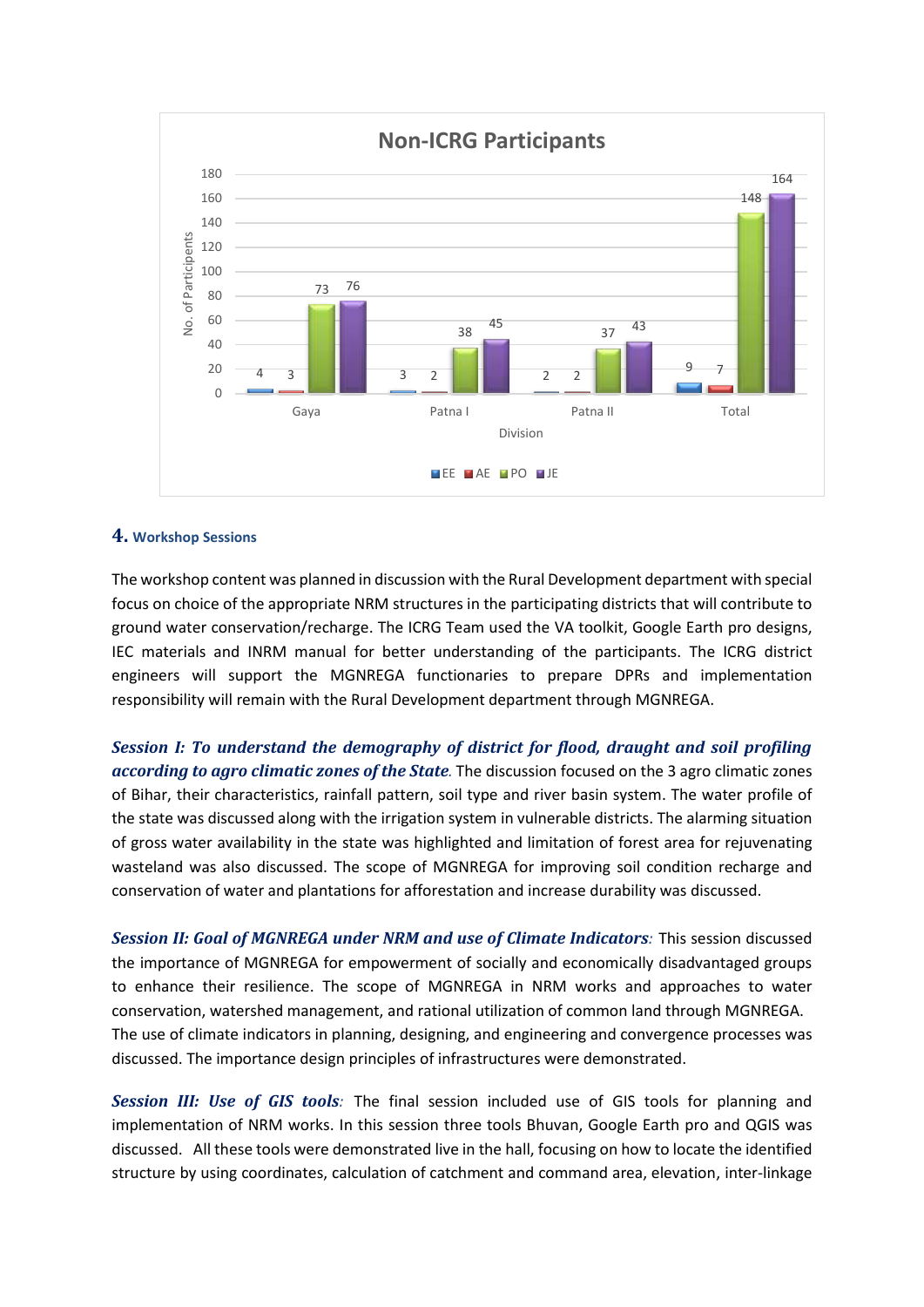plan and treatment plan. The Climate App developed under ICRG was demonstrated and the communication card game and INRM manual prepared under the programme was discussed.

The session discussed the method for preparing climate resilient designs for any MGNREGA structure. All the major NRM works prototypes in the context of Bihar was discussed. A comparison of present practices vs future action was also discussed to underline the importance of climate proofing. The common gaps in these structures and how to address them were covered. Some of the key points in the context to NRM structures discussed were:

- a. **Ahar and Pyne irrigation system:** Ahar and Pyne system is a low cost irrigation system also used for drainage during floods. The calculation of water flow in the structure and actual irrigated area need to be considered while designing Ahar-Pyne system.
- b. **Check-dam:** Check-dam is the main source of irrigation in Bihar which directly impacts the farmers and reduces surface runoff. Improving the design taking into consideration climate factors and choosing the site for construction following the study of water flow was highlighted.
- c. **Pond:** Ponds are used as a multipurpose structure and for critical irrigation in the Kharif season. It is also used for ground-water recharge. In the Bihar context, the design most often misses the inlet and outlet that improves its efficiency.
- d. **Earthen dam:** This is among the most preferred NRM structures mostly in Southern Bihar region for water conservation measures and biomass generation. The freeboard designing, managing of overflow water and siltation challenges must be addressed in earthen dam construction.
- e. **Plantation:** Plantation is most important from a climate resilience perspective for increasing green cover and protection from soil erosion. The livelihood generation mechanism needs to be added in planning along with selection of plants according to varietal suitability. Also benefit sharing mechanism needs to be incorporated in planning process.

### **5. Participant's Suggestion and feedback**

The discussion at the end of the sessions provided an opportunity for responding to questions and seeking comments on training structure and content. Most of the participants felt that the training was very useful and that they would benefit immensely. In almost all districts participants echoed that such type of training should be held more regularly for better learning and of longer duration (2 days).

Following were some other main suggestions and comments from participants:

- The process of integration of works with other Department was asked by participants. MGNREGA Commissioner suggested taking of NOC from other Departments.
- The classroom training should be followed by field demonstration.
- Some practice/training manual should be given to participants specifically on GIS mapping application for reference.
- A Technical Cell should be set up at district level for GIS application usage and dissemination.
- Some hard copies of presentation and training material can be given to participants.
- District level planning for large structures is needed to be done for greater impact. DDC will be leading in this regard.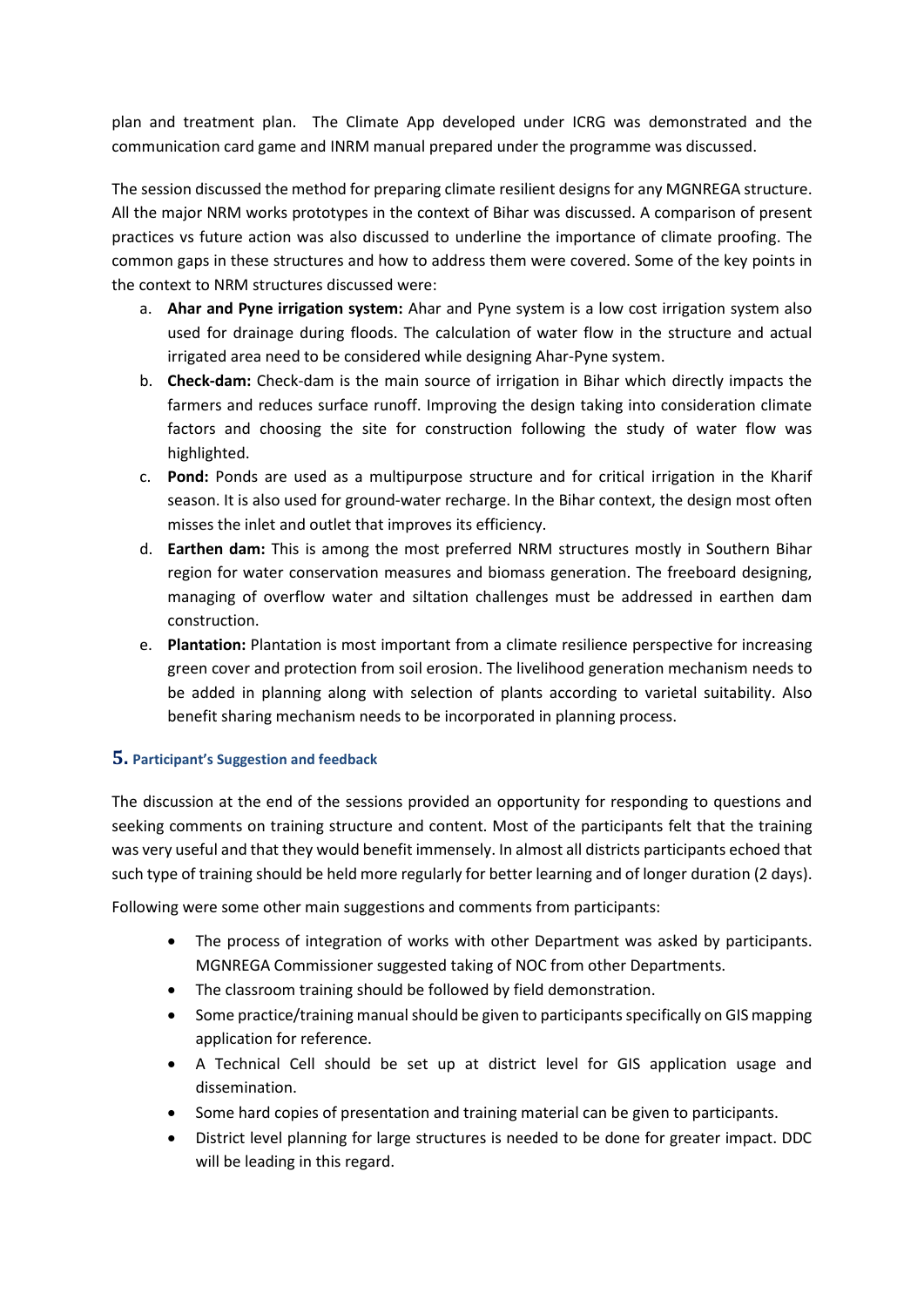### **6. Action plan**

The workshop concluded with few action points and take-ways for the coming months.

- **■** All technical functionaries will be identifying drainage lines in their respective districts and select maximum water conservation structures.
- Selection, training and grooming of technical functionaries in small groups for creation of pool of experts at local level. These pool of functionaries will be trained at district level for further dissemination of learnings in other non-ICRG blocks.
- **■** The Executive Engineer MGNREGA and ICRG District Engineer will team up to identify and design the possible NRM works in all the blocks. Some of them will be identified for demonstration on the same model.
- **EXECUTE:** District team will be liasing with the ICRG state team for technical support in climate resilient designing and suggestions incorporations in some of the best identified MGNREGA work according to District administration.
- All NRM works must be completed before monsoon season for better impact. All GPs must do water budget and planning.